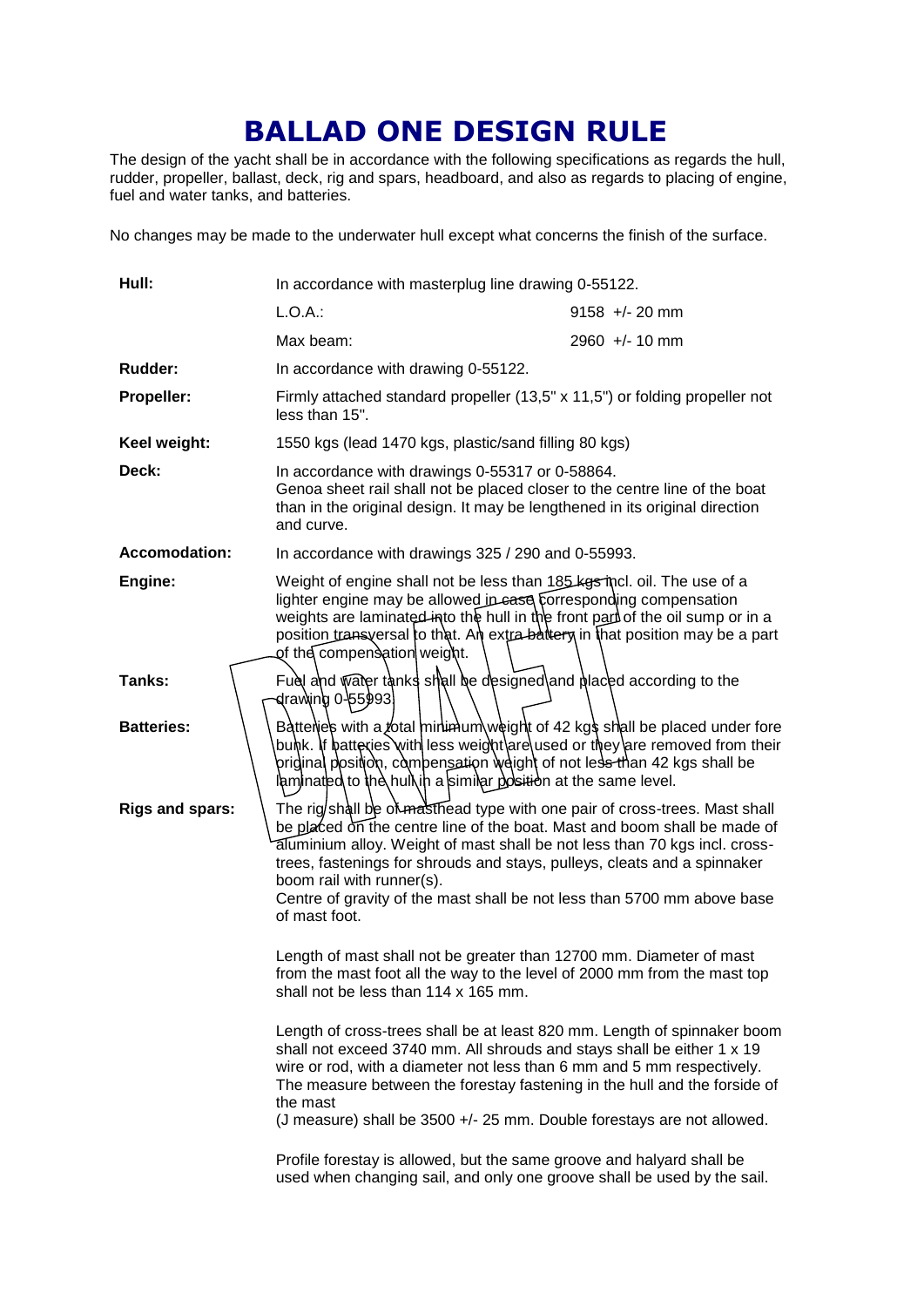|                              | Inner forestay is not allowed.                                                                                                                                                                                                                                                                                                                                                                                                                                                                                                                                                                                                                                                                                                                                                                                                               |                     |
|------------------------------|----------------------------------------------------------------------------------------------------------------------------------------------------------------------------------------------------------------------------------------------------------------------------------------------------------------------------------------------------------------------------------------------------------------------------------------------------------------------------------------------------------------------------------------------------------------------------------------------------------------------------------------------------------------------------------------------------------------------------------------------------------------------------------------------------------------------------------------------|---------------------|
|                              | Jockey pole is allowed.                                                                                                                                                                                                                                                                                                                                                                                                                                                                                                                                                                                                                                                                                                                                                                                                                      |                     |
|                              | Twin foresail halyards are allowed.                                                                                                                                                                                                                                                                                                                                                                                                                                                                                                                                                                                                                                                                                                                                                                                                          |                     |
|                              | Pulpits and lifelines shall be fitted in accordance with the design, i.e. as<br>delivered from the yard.                                                                                                                                                                                                                                                                                                                                                                                                                                                                                                                                                                                                                                                                                                                                     |                     |
| <b>Measurement</b><br>marks: | Black measurement bands of 25 mm width shall be painted on mast and<br>boom.<br>Upper edge of lower mast band shall be at the level of the upper edge of<br>the boom when boom is in horizontal position. Lower edge of upper mast<br>band shall be 9750 mm above upper edge of lower band, and not further<br>from the mast top than 452 mm.<br>Distance from inner edge of boom band to aft mast shall be 2850 mm.                                                                                                                                                                                                                                                                                                                                                                                                                         |                     |
| Sails:                       | All types of sailcloth are allowed.<br>At the International Ballad Cups, the following sails shall carry official<br>measurement stamps: spinnakers and genoas larger than 27 $m^2$ .                                                                                                                                                                                                                                                                                                                                                                                                                                                                                                                                                                                                                                                        |                     |
|                              | <b>Mainsail</b><br>Mainsail shall not be set beyond measure marks on mast and boom.<br>Only a trysail shall be set loose footed.<br>Batten length is optional. Up to four battens may be used. Headboard<br>width shall not be greater than 152 mm. Distance between the top of the<br>headboard and the centre of the upper batten pocket shall not be less<br>than 1950 mm.<br>The MGU measure shall not be greater than 1100-mm. The MGM<br>measure shall not be greater than 1850 mm. Making this measurement,<br>concavities of the leech shall be bridged. The length of the leech is<br>optional.<br>Mainsail shall be marked with the class insigna, a black "B" with a red<br>star unless otherwise prescribed by the national authority.<br>Window in mainsailshall not be greater than 235 x 790 mm.<br><b>Headsails</b><br>Genoa |                     |
|                              | Luff perpendieutar (LP)<br>Height of fore triangle (IG/ISP)                                                                                                                                                                                                                                                                                                                                                                                                                                                                                                                                                                                                                                                                                                                                                                                  | 5610 mm<br>11300 mm |
|                              | Base of fore triangle (J)                                                                                                                                                                                                                                                                                                                                                                                                                                                                                                                                                                                                                                                                                                                                                                                                                    | 3525 mm             |
|                              | The Luff, which is basis for the measurement, shall be stretched by 300 N<br>(30 kp). The length of the leech is optional. Window in genoa shall not be<br>greater than 205 x 965 mm.                                                                                                                                                                                                                                                                                                                                                                                                                                                                                                                                                                                                                                                        |                     |
|                              | When using a profile forestay LP shall be reduced by FSP being defined<br>as the maximum chord of the cross section of the profile forestay<br>multiplied by 2 - the chord is measured perpendicular to the longitudinal<br>axis of the profile forestay - and the double chord measurement is<br>rounded to the nearest capital number of centimetre. For example if the<br>profile chord measurement is 28 mm - then LP shall be reduced by 60mm<br>as $2x28mm = 56mm$ which shall be rounded to 6 cm.                                                                                                                                                                                                                                                                                                                                     |                     |
|                              | <b>Spinnaker</b><br>Leech (SL) shall not be greater than                                                                                                                                                                                                                                                                                                                                                                                                                                                                                                                                                                                                                                                                                                                                                                                     | 11300 mm            |
|                              | Max width (SMW)                                                                                                                                                                                                                                                                                                                                                                                                                                                                                                                                                                                                                                                                                                                                                                                                                              | 6730 mm             |
|                              | The width at half of the height shall not be less than 75 % of the width at<br>the foot (SMG).                                                                                                                                                                                                                                                                                                                                                                                                                                                                                                                                                                                                                                                                                                                                               |                     |
| Number of                    | (Maximum number of sails carried onboard)                                                                                                                                                                                                                                                                                                                                                                                                                                                                                                                                                                                                                                                                                                                                                                                                    |                     |